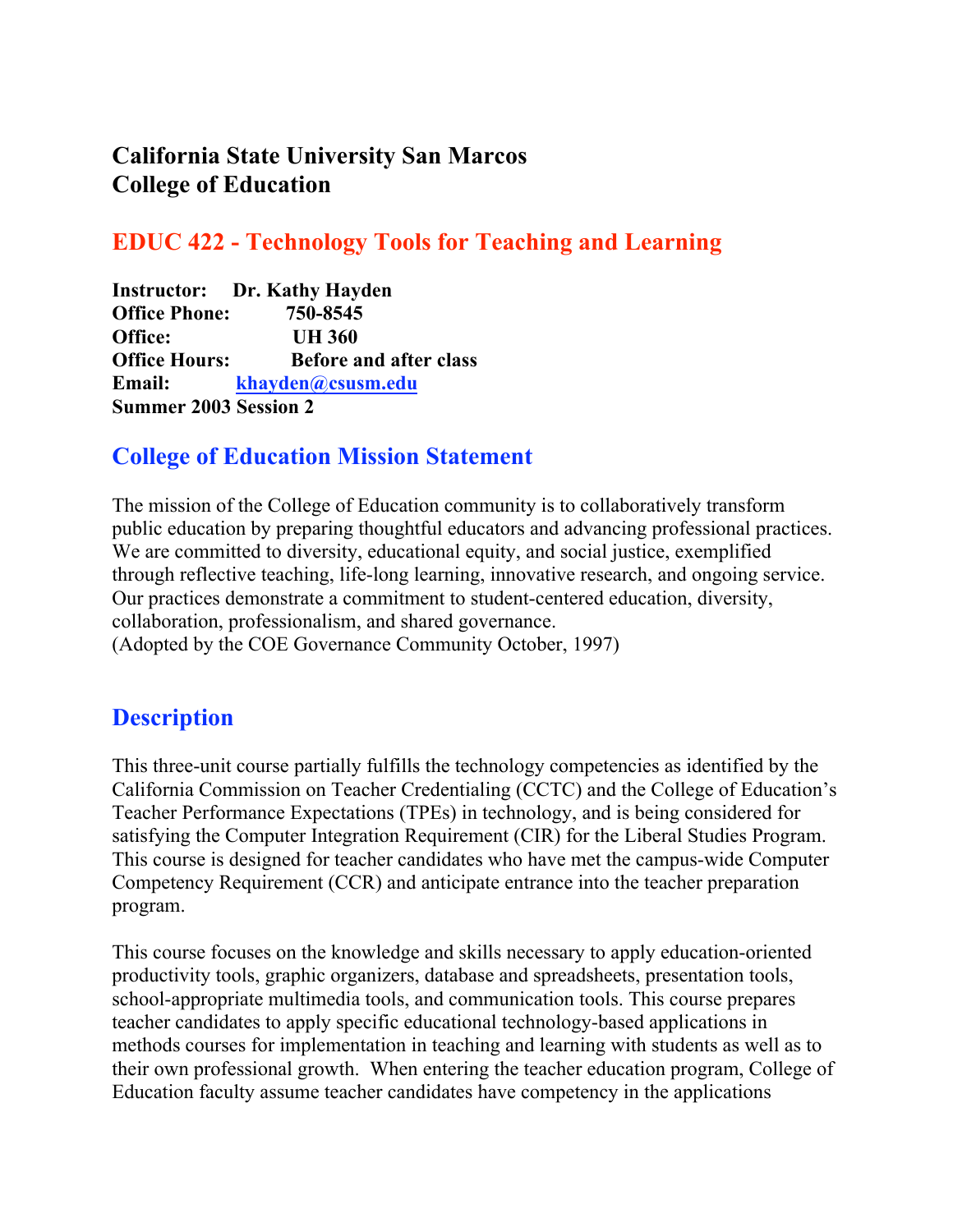covered in this course, and, therefore, will make assignments requiring teacher candidates to apply these skills.

## **Teacher Performance Expectation (TPE) Competencies**

This course is designed to help teachers seeking the Multiple and Single Subjects Credential to develop the skills, knowledge, and attitudes necessary to assist schools and districts in implementing an effective program for all students. The successful candidate will be able to merge theory and practice in order to realize a comprehensive and extensive educational program for all students. The following TPEs are addressed in this course:

Primary Emphasis

TPE 14 CSUSM Educational Technology (Based on ISTE NETS: see below)

Secondary Emphasis:

- TPE 4 Making Content Accessible
- TPE 5 Student Engagement
- TPE 6 Developmentally Appropriate Teaching Practices
- TPE 7 Teaching English Language Learners
- TPE 12 Professional, legal and ethical
- TPE 13 Professional Growth

## **National Educational Technology Standards for Teachers (NETS-T)**

Teaching Performance Expectation (TPE 14) is based on ISTE NETS (See www.iste.org) for detailed information). This course focuses on ISTE NETS I, V, and VI:

#### I. TECHNOLOGY OPERATIONS AND CONCEPTS.

Teachers demonstrate a sound understanding of technology operations and concepts. Teachers:

- A. Demonstrate introductory knowledge, skills, and understanding of concepts related to technology (as described in the ISTE National Education Technology Standards for Students).
- B. Demonstrate continual growth in technology knowledge and skills to stay abreast of current and emerging technologies.

#### V. PRODUCTIVITY AND PROFESSIONAL PRACTICE.

Teachers use technology to enhance their productivity and professional practice. Teachers: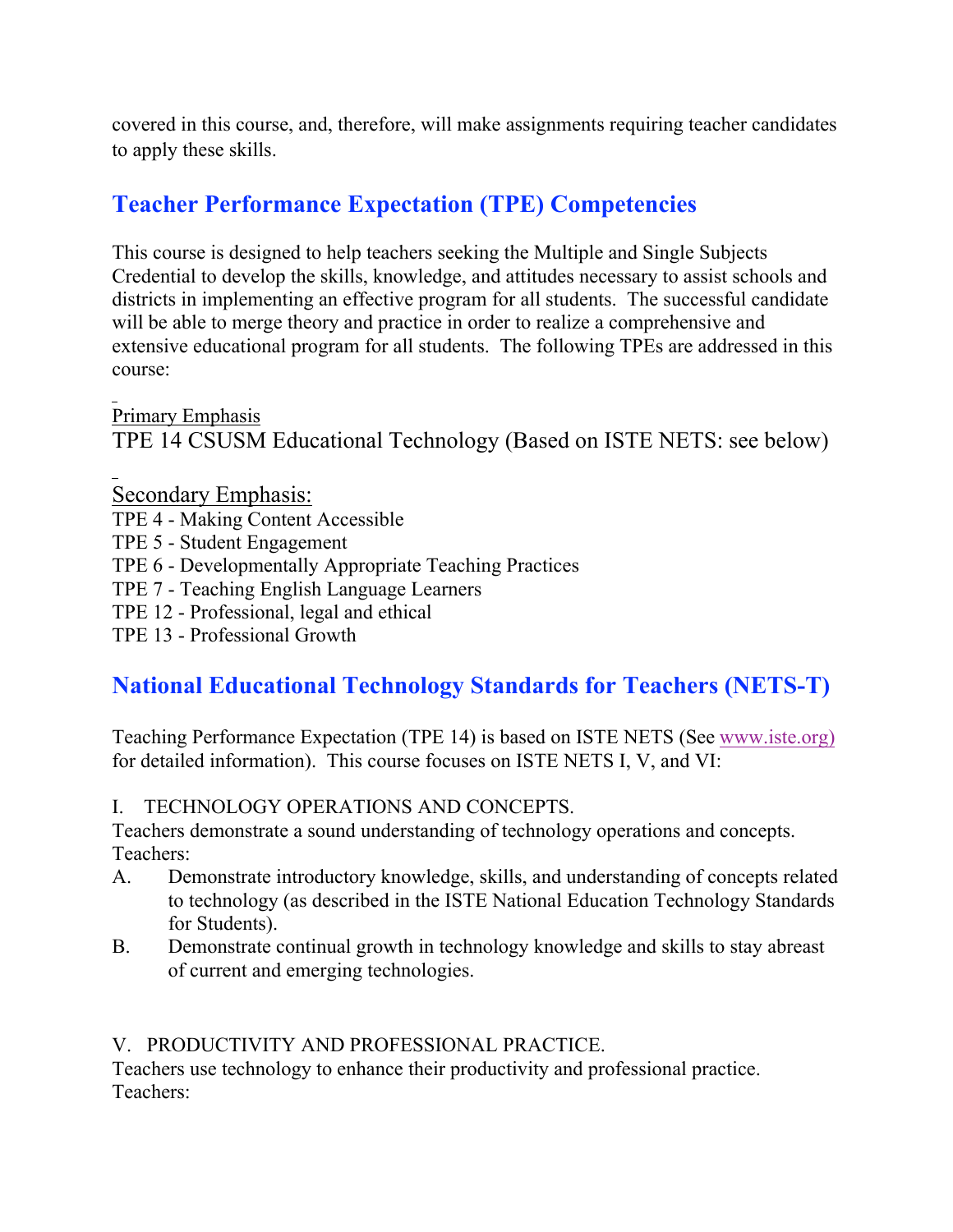- A. Use technology resources to engage in ongoing professional development and lifelong learning.
- B. Continually evaluate and reflect on professional practice to make informed decisions regarding the use of technology in support of student learning.
- C. Apply technology to increase productivity.
- D. Use technology to communicate and collaborate with peers, parents, and the larger community in order to nurture student learning.

### VI. SOCIAL, ETHICAL, LEGAL, AND HUMAN ISSUES.

Teachers understand the social, ethical, legal, and human issues surrounding the use of technology in PK-12 schools and apply those principles in practice. Teachers:

- A. Model and teach legal and ethical practice related to technology use.
- B. Apply technology resources to enable and empower learners with diverse backgrounds, characteristics, and abilities.
- C. Identify and use technology resources that affirm diversity.
- D. Promote safe and healthy use of technology resources.
- E. Facilitate equitable access to technology resources for all students.

## **Course Objectives**

Teacher candidates will demonstrate competency in:

- A. Meeting the ISTE standards I, V, and VI outlined above;
- B. Using a set of educational technology tools that are applied in teaching and learning within the credential program and used in public school settings; and
- C. Setting up an electronic portfolio for completion in the CSUSM teachercredentialing program.

## **Prerequisites**

The prerequisite for this course is completion of the campus-wide computer competency requirement. This can be fulfilled by successful completion of one of the following:

Taking the CSUSM CCR assessment or equivalent course OR

Completion of an approved computer literacy course at the community college level.

# **Required Texts**

NOTE: It is not necessary to purchase the educational software, as much of the specific software titles are available on the Web in demo-version.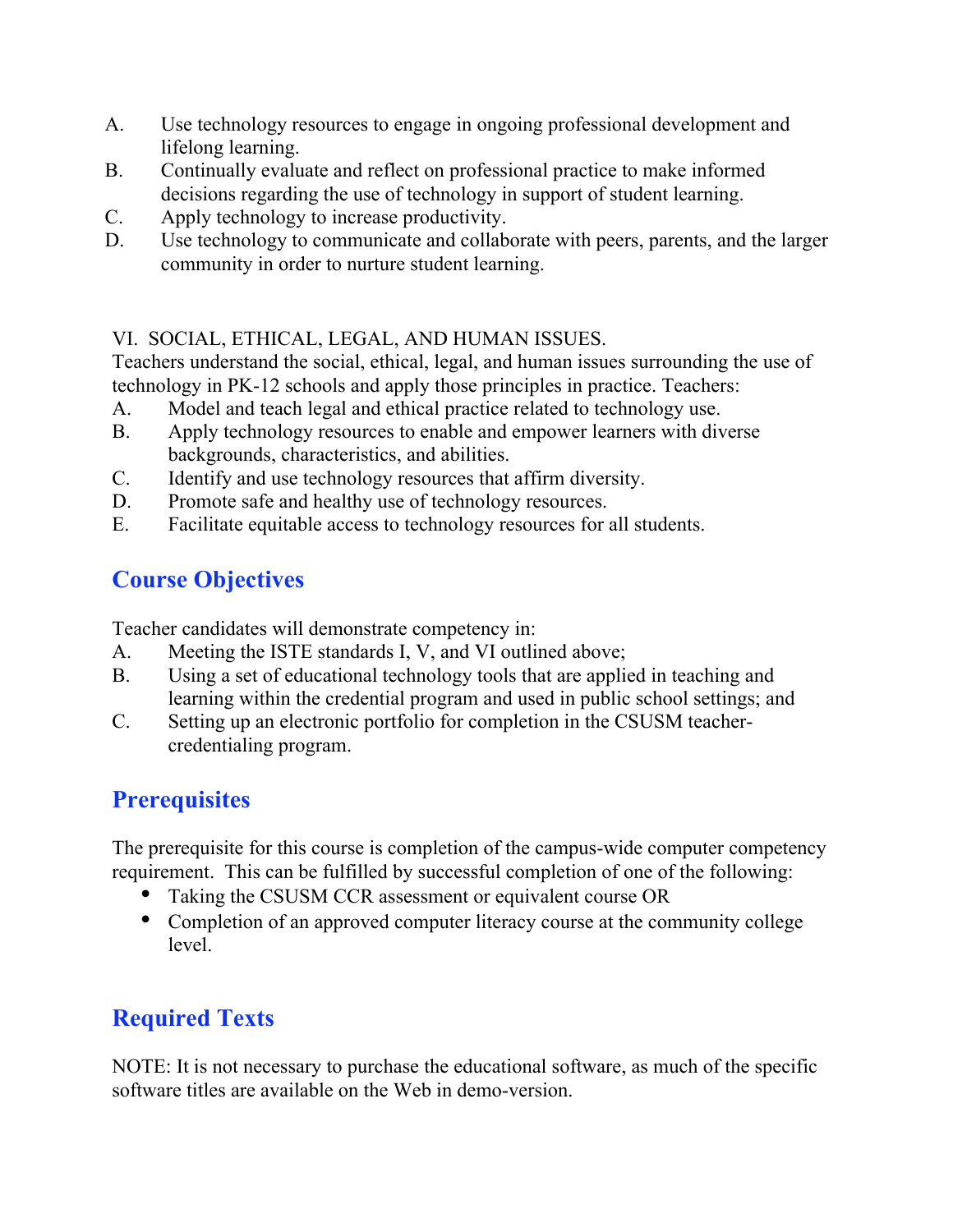- A. Two zip disks or a key-drive
- B. At least two CD-R or CD-RW

C. *Teachers Discovering Computers: Integrating Technology into the Classroom (2nd edition)* Authors: Shelley & Cashman

This is a resources text that contains skill building information in the context of how a teacher can use the skills in teaching. There is a very information-rich, publisherprovided Web site associated with the text that provides additional practice and links to other resources. Supporting Web site: www.scsite.com/tdc2/

#### D. ISTE, *Connecting Curriculum and Technology*

This is a volume produced by the professional association that contains the educational technology standards for students at all levels as well as sample lessons on how that standards can be implemented in teaching content. This book will be referred to in other CSUSM-COE courses. Supporting Web site www.iste.org

In order to successfully complete this course, the assignments must be completed at an acceptable level noted on assignment rubrics. In addition to the assignments described below, performance assessment on the teacher candidate's ability to perform tasks using the software will be assessed. Because the content of this course contributes to passage of multiple TPEs, successful completion is imperative. Failure to successfully complete this course will prohibit a teacher candidate from continuing in the program beyond the first semester. The percentage of weight of each assignment is noted next to the description of the topic.

## **COE Attendance Policy**

*Due to the dynamic and interactive nature of courses in the College of Education, all students are expected to attend all classes and participate actively. At a minimum, students must attend more than 80% of class time, or s/he may not receive a passing grade for the course at the discretion of the instructor. Individual instructors may adopt more stringent attendance requirements. Should the student have extenuating circumstances, s/he should contact the instructor as soon as possible.*

A good student is one who adheres to standards of dependability and promptness. If more than two class sessions are missed or there is tardiness (or leave early) for more than three sessions, the teacher candidate cannot receive an A. If more than two class sessions are missed the grade earned cannot exceed a C. Late assignments will be penalized by a 5% deduction in points for each weekday late. After two weeks, late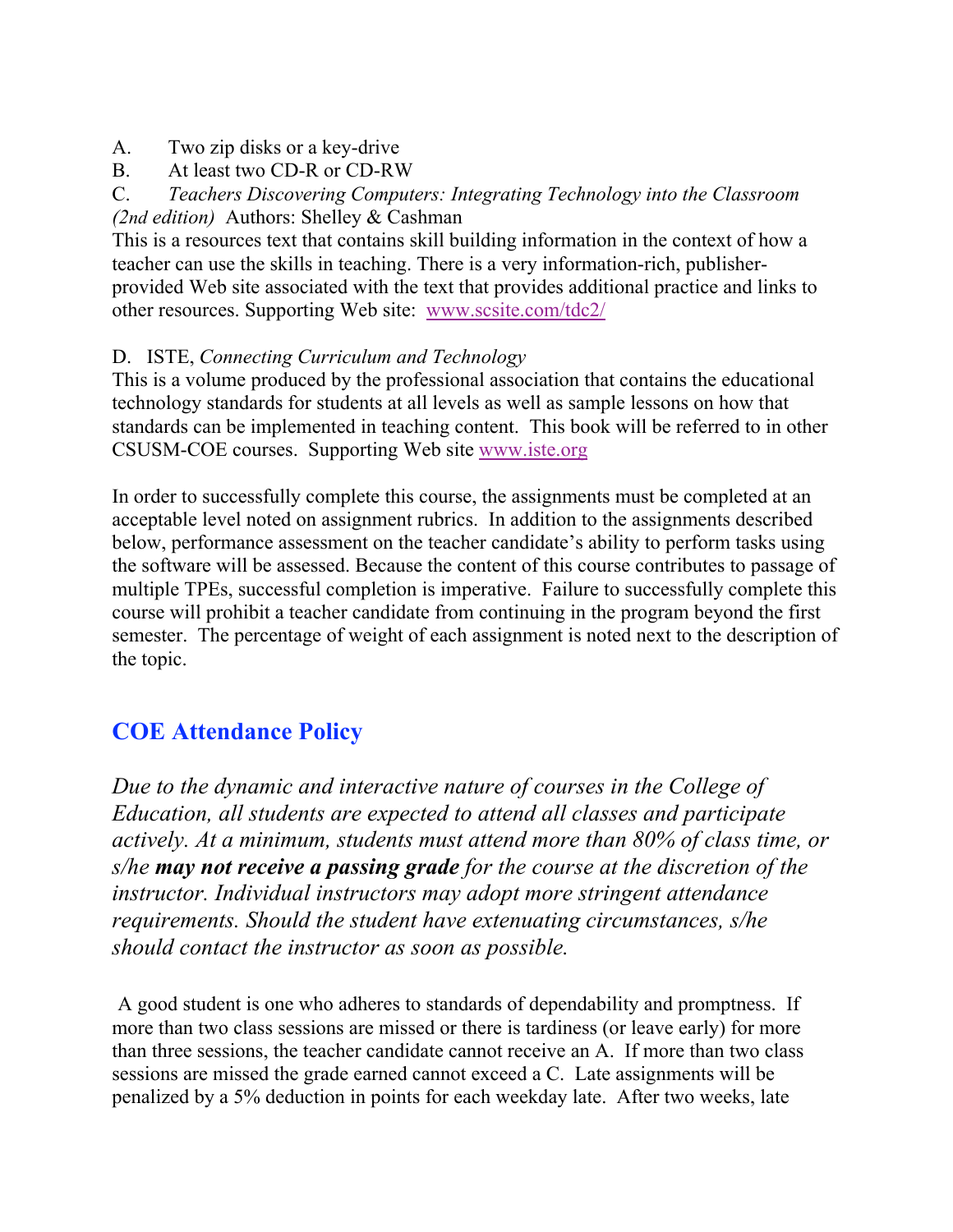assignments receive no credit. If extraordinary circumstances occur, please make an appointment with the instructor. Remember that communication is the key to success.

## **Plagiarism and Cheating**

Please be sure to read and understand the university policy on plagiarism and cheating, as it will be strictly enforced. Academic dishonestly will not be tolerated and will result in a failing grade for this course and will be reported to the University.

## **Authorization to Teach English Language Learners**

The CSUSM credential program has been specifically designed to prepare teachers for the diversity of languages often encountered in California public school classrooms. The authorization to teach English learners is met through the infusion of content and experiences within the credential program as well as additional coursework. Students successfully completing this program receive a credential with authorization to teach English learners. (Approved by CCTC in SB2042 Program Standards, August 2002)

## **Disabled Student Services**

Students with disabilities who require academic accommodations must be approved for services by providing appropriate and recent documentation to the Office of Disabled Student Services (DSS). This office is located in Craven Hall 5205 and can be contacted by phone at (760)750-4905, or TDD (760)750-4909. Students authorized by DSS to receive accommodations should meet with the instructor during office hours or by appointment.

| <b>Assignment</b> | <b>Description</b>                                                      |       |
|-------------------|-------------------------------------------------------------------------|-------|
|                   |                                                                         | 0f    |
|                   |                                                                         | Grade |
| Intro Letter      | The purpose of this assignment is for students to introduce themselves  |       |
|                   | and demonstrate the ability to use a word processor including a variety |       |
|                   | of formatting.                                                          |       |
| Internet          | This assignment provides an opportunity for students to explore         | 4     |
|                   | educational web sites and resources and complete tasks offering         |       |
|                   | investigations with available resources and information. Students will  |       |
|                   | complete a word processing document with responses to activities.       |       |
|                   | Students will also explore search techniques and web-based email.       |       |
| Inspiration       | This project involves the use of concept-mapping software for           |       |
|                   | brainstorming an educational topic using text and graphics. The         |       |

|  | EDUC 422 Course Assignments and Weight for Course Grades |  |  |  |
|--|----------------------------------------------------------|--|--|--|
|  |                                                          |  |  |  |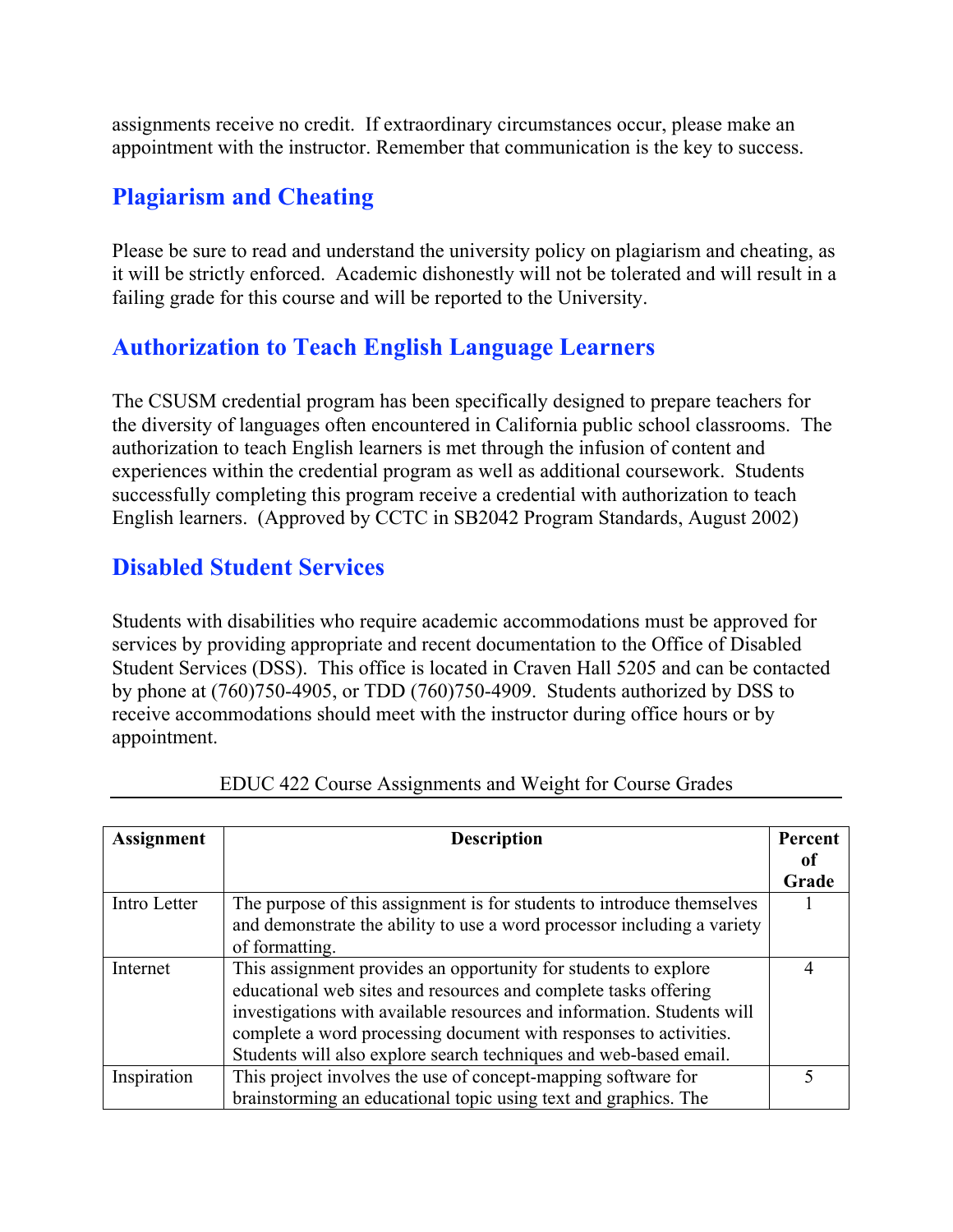|               | activity will provide an opportunity to consider this application for<br>support of writing with students in K-12 classrooms. |                |
|---------------|-------------------------------------------------------------------------------------------------------------------------------|----------------|
| Filamentality | This project uses a template/tool on the web to create an activity for                                                        | 10             |
|               | students to explore concepts related to standards and specific                                                                |                |
|               | curriculum topics. These projects are explained and linked on a web                                                           |                |
|               | page uploaded to a remote server for sharing with other educators.                                                            |                |
| Copyright     | The purpose of this assignment is to become familiar with fair use and                                                        | 5              |
|               | copyright laws, and use of appropriate APA format and citations.                                                              |                |
|               | Students will share their learning after becoming knowledgeable about                                                         |                |
|               | various issues related to ISTE NETS for Teachers, Standard VI.                                                                |                |
| Journal       | Students reflect on course readings and activities from the textbook                                                          | 10             |
|               |                                                                                                                               |                |
|               | website that supports concepts related to the ISTE standards. Entries                                                         |                |
|               | are made to the journal weekly throughout the course and are                                                                  |                |
|               | submitted at midterm and near the end of the course for credit.                                                               |                |
| Spreadsheet   | This activity provides an opportunity for students to use a spreadsheet                                                       | 5              |
|               | in a variety of ways to organize and present information. Various                                                             |                |
|               | tasks provide an opportunity for teacher candidates to reflect on                                                             |                |
|               | educational appropriate uses of a spreadsheet tool and differentiate                                                          |                |
|               | between various tools for organizing information.                                                                             |                |
| Newsletter    | Create an appealing, newsworthy, and interesting newsletter for                                                               | $\overline{3}$ |
|               | parents with information about your classroom. Use of graphics,                                                               |                |
|               | content and layout will be considered and assessed. Teacher                                                                   |                |
|               | candidates will use a rubric to provide feedback to classmates during a                                                       |                |
|               | class meeting.                                                                                                                |                |
| Backflip      | This web-based resource/tool allows the user to organize and manage                                                           | $\overline{2}$ |
|               | online resources for projects and courses. This tool will allow teacher                                                       |                |
|               | candidates to continue to organize resources throughout their program                                                         |                |
|               | experiences.                                                                                                                  |                |
| PowerPoint    | Students will create a three slides project using special features of the                                                     | 5              |
|               | program and content related to a topic from the CA content standards.                                                         |                |
| Database      | Students will use a database tool to input and organize information. A                                                        | $\overline{3}$ |
|               | report will be generated to document skills with this tool.                                                                   |                |
| Quiz          | An assessment of skills and knowledge from readings and class                                                                 | 10             |
|               | activities following the first half of the session.                                                                           |                |
| Software      | This project involves working in groups of 3 or 4 to produce a                                                                | 15             |
| Project       | presentation focusing on example educational software. The purpose                                                            |                |
|               | of the project is to demonstrate understanding of the software in terms                                                       |                |
|               | of student academic content standards and principles of educational                                                           |                |
|               | technology using a presentation tool such as PowerPoint.                                                                      |                |
| <b>CTAP</b>   | This assessment provides teacher candidates with a look at their skills                                                       | $\overline{2}$ |
|               | at the beginning of the course and a comparison of the growth in                                                              |                |
|               | technology skills at the end of the course. Charts available following                                                        |                |
|               | the assessment will be submitted.                                                                                             |                |
| Portfolio     | This assignment is the introduction to the electronic portfolio that will                                                     | 15             |
|               | be used throughout the CSUSM teacher preparation program. The                                                                 |                |
|               | assignment requires setting up the artifact tracking sheet and using the                                                      |                |
|               |                                                                                                                               |                |